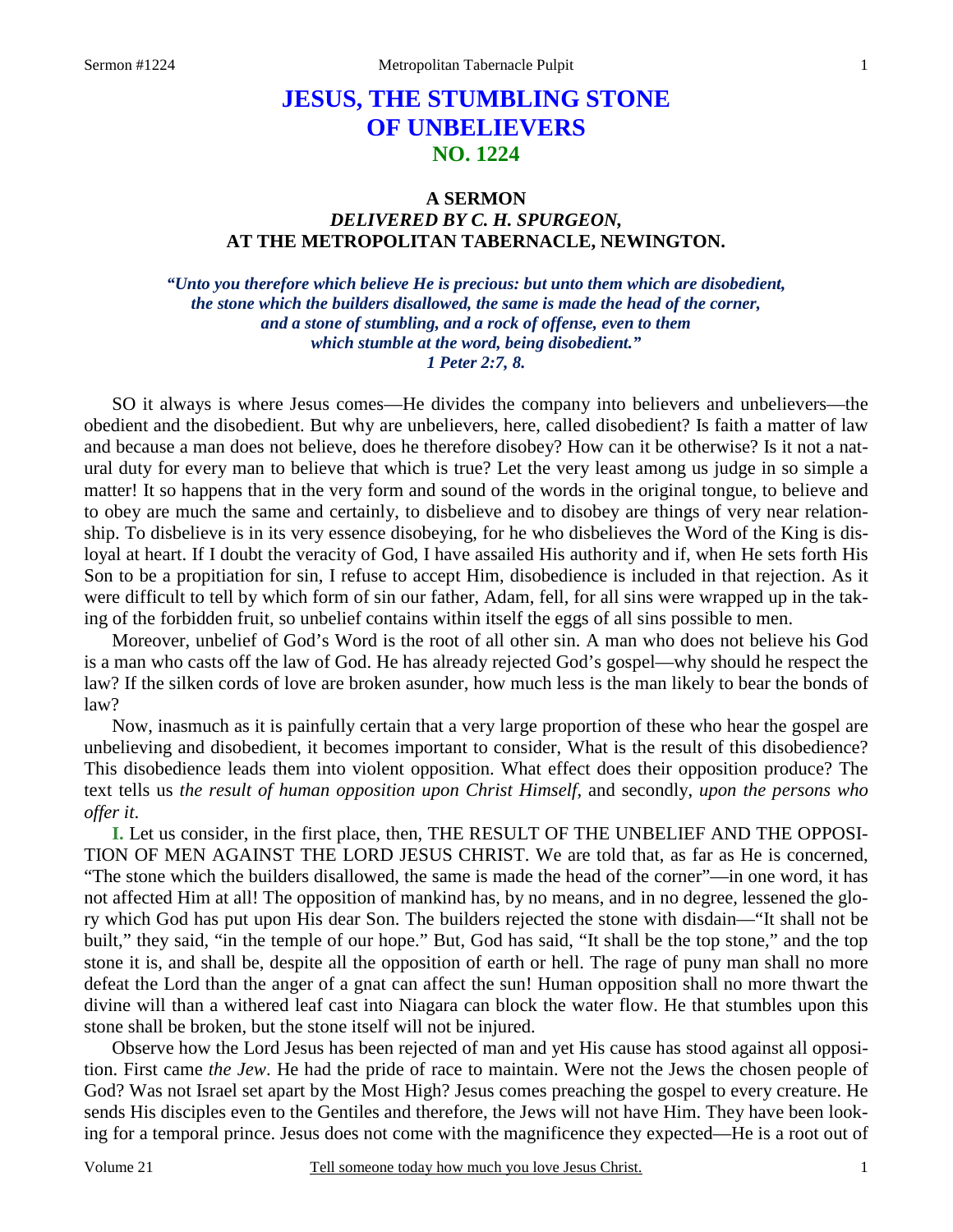a dry ground, without form or comeliness—they see nothing of Solomon's splendor in the poor descendant of the dried-up stock of David. Therefore, "Away with Him! Let Him be crucified!" But the opposition of His countrymen did not defeat the cause of Christ. If rejected in Palestine, His Word was received in Greece. It triumphed in Rome, it passed onward to Spain, it found a dwelling place in Britain and at this day, it lights up the face of the earth! The persecution of the apostles at Jerusalem hastened the spread of the gospel, for they that were scattered abroad went everywhere preaching the Word, so that Jewish enmity was overruled for good and the foolish builders were made subservient to the uplifting of the rejected headstone!

Next arose *the philosopher* to be the gospel's foe. Different schools of thought held sway over the more cultivated minds of the period and no sooner did Paul begin to preach, where these philosophies were known, than they called him a babbler. They heard what he had to say and condemned him as a fool. This resurrection from the dead, this doctrine of an incarnate God who suffered for human sin—it was too simple for them, too plain to fit in with their subtle philosophies. But though philosophy made terrible inroads, for a while, on the church of God in the form of the gnostic heresy, did it really impede the chariot wheels of Christ? Did it conquer the faith? Oh no, my brethren, for at this day, where are these philosophies? Who now believes in the Stoics? Who would care to be called an Epicurean? These philosophies have passed away—the stone cut out of the mountain without hands has broken them in pieces! The stone from the sling of Christ has struck the heathen philosophy in the forehead. We see its corpse lying headless in many an ancient book, while the Son of David goes forth conquering and to conquer.

After those days, there came against the church of God the determined opposition of *the secular power*. The imperial authorities saw danger in Christianity. These peasants and boors and mechanics set up a new religion, a religion which spoke of another king, one Jesus. They met together on the first day of the week and sang hymns in His honor as to God. Moreover, they refused to keep the holy days of the gods, nor would they worship the images of the emperors, either departed or living. Everybody else paid homage to these imperial demons except these Christian people, so the secular power said, "We will put them down. Let them be dragged before the judgement seat. Let them be imprisoned, let them be stripped of their goods, and if that does not drive them out of this new doctrine, let us try the rack and such like tortures—and if that does not end them, let them die! Why cannot men worship the gods of their fathers? Thus, they tried to stamp out the faith of Jesus, crowding their prisons, flooding their theatres with blood, and wearying the executioners. All that cruelty could do was done! But, my brethren, what was the result? The more the Christians were oppressed, the more they multiplied! The scattering of the coals increased the conflagration. The tribunals of judgement became pulpits from which Christianity was preached and men who stood burning at the stake commanded mighty audiences, among which they proclaimed Jesus Christ as king! The martyr's courage made men inquire, "Is there not something here, the like of which we have never seen before?" And it was not long before imperial legions bowed before the cross of Christ and the Galilean had won the day.

Since that period, the church has been attacked in various modes. The Arian *heresy* assaulted the Deity of Christ, but the church of God delivered herself from the accursed thing, as Paul shook the viper into the fire. Then came popery, the antichrist, and counterfeit of His sacrifice. Now, they set up the cross of ivory, hung round with gems, to mimic the King of kings on His cross of shame. They thrust before us the crucifix of man's making instead of Jesus, Himself, upon the tree. Now, we are asked to worship saints and relics and images, and I know not what else, and a *man* is lifted into the throne of the infallible God! Some timid minds fear that Jesus Christ, as a stone rejected, will be cast out of sight, while high over all, the "Vicar of Christ at Rome" shall be made the head of the corner, but the Lord will not allow it. Brethren, have faith in God and think not so! The differing modes of Popery, Roman and Anglican, shall pass away as all things else have done that withstood the cross and cause of Jesus Christ! Even as a moment's foam dissolves into the wave that bears it and is gone forever, so shall all these disappear! Jesus Christ's holy gospel and Himself, the Savior, shall yet be set on high as a rock defying the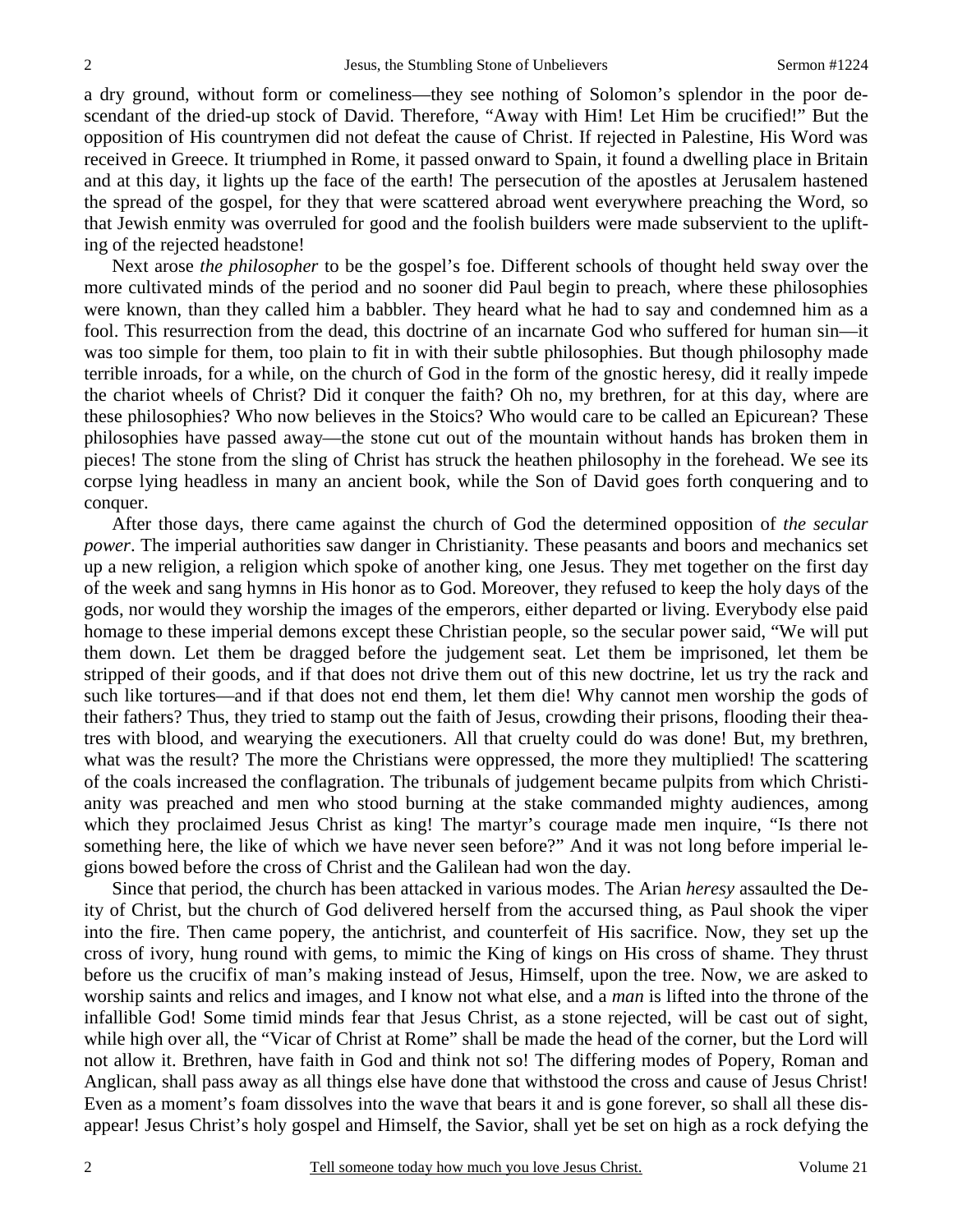billows! What a day that was when Luther's rough protest broke the silence of the dark ages! When the clear teaching of Calvin followed and the bold notes of Zwingle were heard and a thousand voices shouted in chorus! What a day was that when the nations awoke from their long sleep to lie no longer under priestly domination, resolute to be free! Cannot God, who sent one Reformation, send another? Be of good courage, for brighter days are on the way! There shall come yet greater awakenings! The Lord, the avenger of His church, shall yet arise and the stone which the builders disallowed, the same shall be the head stone of the corner!

By prophetic vision, I see gathering another opposition which will be as difficult to cope with as any that has gone before. I see mustering within the ranks of the church of God men who say they hate all creeds, meaning that they despise all truth. They are they who would gladly be ministers among us and yet tread under foot all that we hold sacred, not teaching, at first, the fullness of their infidelity, but little by little gathering courage to vent their unbelief and heresies! Credophobia is maddening many! They appear to fear lest they should believe *anything* and to hope that there is something good to be found in atheism, or devil worship—indeed, in all religions, except the only true one. We lift our earnest protest, but if it should be lost amidst the general popular clamor, and if the nations should be drunk, again, with the wine of this fornication and turn aside to error, what matters it to the ultimate success of the eternal cause? Yet has Jehovah set His King upon His holy hill of Zion and yet shall the ancient decree be fulfilled! The throne of Christ shall stand and the covenant sealed with blood shall be sure to all the chosen seed! Let us have comfort, for despite all that can be done by men or devils, not one elect soul shall be lost, not one soul redeemed by blood shall be snatched out of the Redeemer's hand! Christ shall not lose so much as a grain of glory neither in earth nor in heaven. His people's earnest contention for the faith shall honor Him. Their patient suffering shall give Him praise—heaven shall be the sweeter rest to them and the brighter place of glory to them when He shall return with them from Edom, with dyed garments from Bozrah, travailing in the greatness of His strength, having trod the winepress and overcome His foes. Then shall His rest be glorious and His joy complete!

Thus much, then, upon the effect of human opposition. "The stone which the builders disallowed, the same is made the head of the corner."

**II.** A far more painful subject must now occupy our attention, namely, THE CONSEQUENCE OF THIS OPPOSITION TO THE OPPOSERS. Let us dwell with great solemnity upon one or two points. When men stumble at the plan of salvation by Christ's sacrificial work, *what is it that they stumble at?* The reply must be a somewhat wide one, but it cannot possibly comprehend all the reasons for man's wicked opposition to his best friend.

*Some stumble at the person of Christ*. Jesus, they will admit, was a good man, but they cannot accept Him as co-equal and co-eternal with the Father. Oh, my hearer, if you would be saved, stumble not at this, for who but a God could save you? And how could the justice of God have been satisfied unless One of infinite nature had become the propitiation for sin? My soul falls gratefully back upon the doctrine of the Deity of Christ for her deepest comfort, and I pray that none of you may reject it, for be assured that, apart from it, there is no true ground of peace for the conscience.

*Some stumble at His work*. Many cannot see how Jesus Christ is become the propitiation for human guilt and we fear, the reason why they cannot see must lie in that Word of our Lord, "You believe not because you are not of My sheep." We fell, my brethren, not personally, but in *another*. It was our first father, Adam, who first ruined us, not we, ourselves. Perhaps it was because we so fell that it was possible for us to be restored. As we fell in another, there was a loophole for mercy, for the Lord, having dealt with us under one federal head, could justly deal with us under another federal head! And thus fallen in another, we now rise in another! As by the offense of one, the condemnation came upon all men, so by the righteousness of One does the forgiveness come to as many as believe in Him. The doctrine of substitution or representation begins at the fountain of human history and runs through its whole course. I beseech you, do not quibble with it! It is rich balm and comfort to us who have received it. It has turned our hell to heaven. The Spirit, by its means, has renewed our nature and has made us other than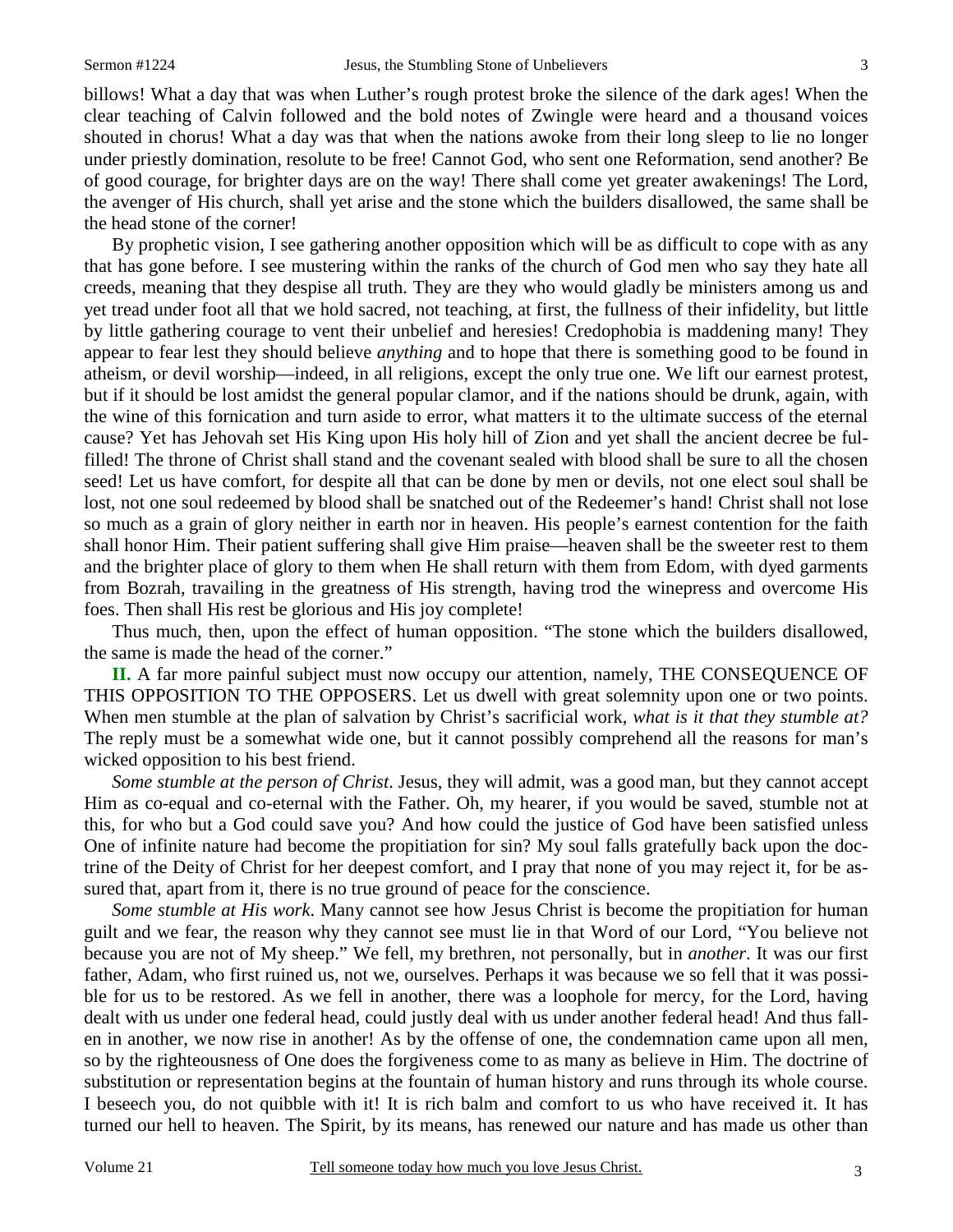we were—and today we have no hope apart from the vicarious sacrifice of Emmanuel. Oh that you who are objectors would accept that which today you stumble at!

*Some stumble at Christ's teaching* and what is it they stumble at in that? Sometimes it is because it is too holy—"Christ is too puritanical—He cuts off our pleasures." But it is not so. He denies us no pleasure which is not sinful. He multiplies our joys! The things which He denies to us are only joyous in appearance, while His commands are real bliss. "Still," say some, "His teachings are too severe." Yet from others I hear the opposite accusation, for when we preach free, objectors cry, "You encourage men in sin!" There is little chance of pleasing the sons of men, for what gratifies some, offends others. But truly, there is no just reason on either ground to stumble at the gospel, for though it does place good works where they should be placed, as *gifts* of the Spirit and not as things of merit, yet it is a gospel according to *holiness*, as those know who have proved its power.

We have found some object to the teachings of Christ because they are too humbling. He destroys self-confidence and He presents salvation to none but those who are lost. "This lays us too low," says one. Yet I have heard from the opposite corner of the house an objection to the gospel because it makes men proud, for some say, "How dare you speak of being certain that you are saved? That is a boastful speech and ill befits a lowly sinner." Friend, do not stumble at the blessed truth of God, for believers are certainly saved and may know it—and yet be all the humbler for the knowledge. You are humbled, it is true, by Christ, and laid low—but He exalts you in due time—and when He exalts you, by His grace, there is no fear of boasting, for boasting is excluded by grace.

Still, I have known others object that the gospel is too mysterious—they cannot understand it, they say. While again, from the other corner of the compass, I have heard the objection that it is too plain! This being saved by simply believing in Christ is too plain for many and too hard for others. Beloved, do not quibble at it for either reason. What if there are mysteries in it? Can you expect to comprehend all that *God* knows? Be teachable as a child and the gospel will be sweet to you.

*We have known some who have stumbled at Christ on account of His people* and truly, they have some excuse. They have said, "Look at Christ's followers, see their imperfections and hypocrisies!" But why judge the *Master* by His *servants?* I could weep while I confess how much there is of truth in your accusations, but let me beseech you—lay the fault at *our* door, not at our Master's—for there is nothing in His teaching that encourages our sinning, and none can be more severe towards hypocrisy than is Christ Jesus our Lord! This stumbling at His people is, however, frequently founded on another reason. The lovers of the gospel, it is said, are generally very poor and unfashionable. To unite with them is to lose caste. Now, that is true and it always has been so. From the first day until now, the gospel has flourished most where there has been least care for fashion and honor among men. But, I know, if you are men, this will be a small concern with you. Only those who are not men, but mimics of men, care for these small matters. You, if your manhood is as it should be, will feel that to follow the truth barefooted, through the mire, is better than to ride with the lie in all her pomp. Besides, taking the great ones of the earth as a class, is their society so especially desirable? Are the rich so very virtuous? Are the great so peculiarly good? I think not. We have noble exceptions. There are a few who wear the coronet and yet will wear a crown in heaven, but taking them as a *class,* the honorable among men are no better than they should be. No order of men have more to answer for than kings and princes. At their will, human blood has flowed like water and nations have been consumed by famine and pestilence as the result of their wars. Why, then, account *their* favor to be so precious a thing? We can turn the tables upon those who sneer at Christ's servants for their lowness of rank, for before the eyes of God, the great ones are the most evil of all when they become leaders in iniquity. Now, if these are your objections, I pray God to give you grace to play the man and bear joyfully the reproach of Christ.

*What does this stumbling at Christ cost the ungodly?* I answer, it costs them a great deal. Those who make Him a rock of stumbling are great losers by it *in this life*. Opposition to Jesus is, to many men, a kicking against the pricks. When the eastern farmer drives his bullock and it moves amiss, he goads it. And if the bullock is not broken in, it kicks against the goad as soon as it is pricked—and the conse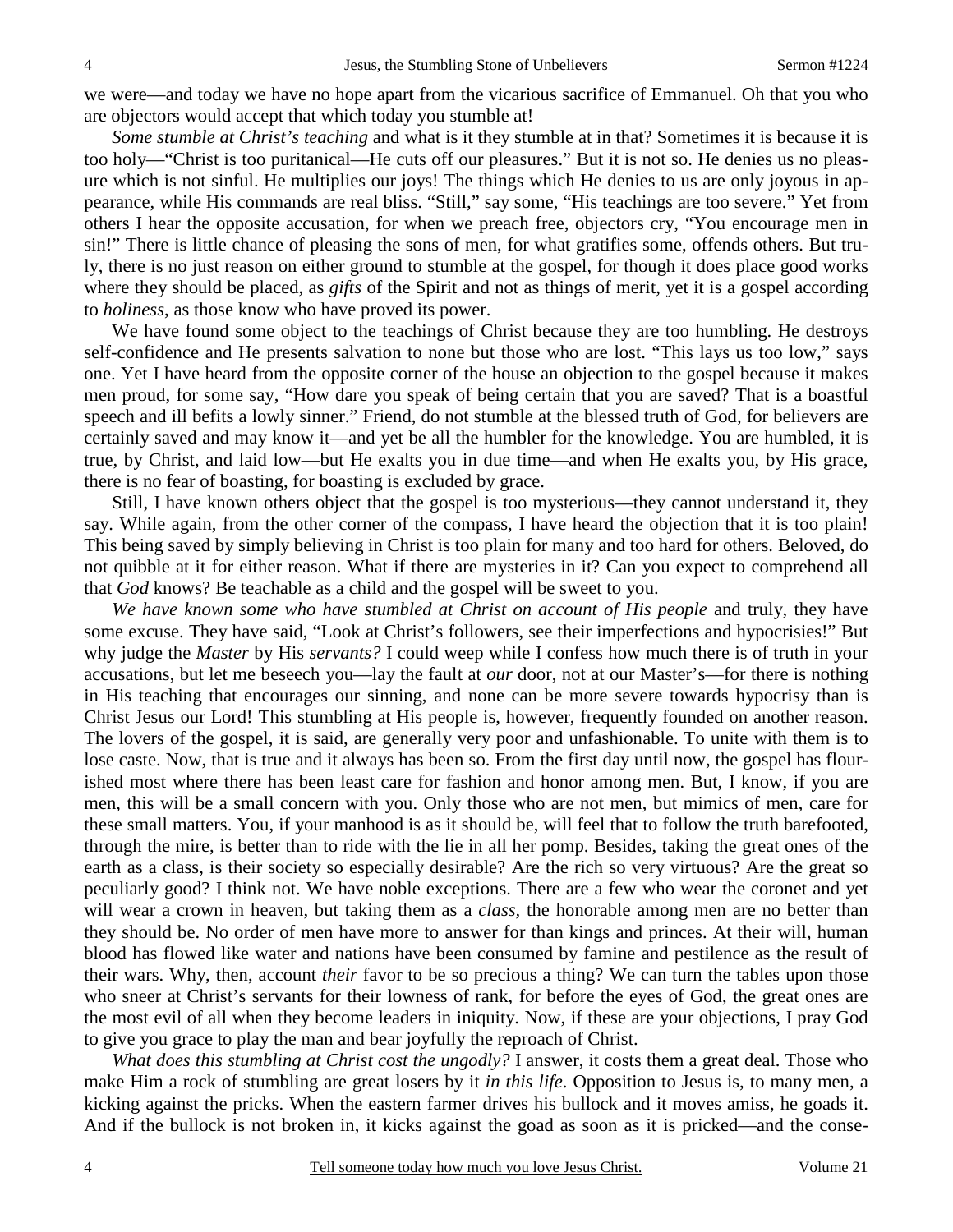quence is, it drives the goad into itself more deeply—and if it then kicks violently, the goad pierces and wounds it still more. It is so with rebellious men. Their persecutions hurt themselves—they cannot really injure our Lord. The hammer said, "I will break the anvil," and the anvil did not answer, but stayed in its place, while the hammer smote it day after day. Month after month, year after year, the anvil patiently received the blows, but after awhile the hammer broke, and though it did not say so, for it was too quiet to speak, the anvil might have said, "I have broken hundreds of hammers before, and I shall break hundreds more by patient endurance." It is so with Christ and His church, and His gospel—the persecutor may smite, and smite, and smite—the true Christian makes no reply, but patiently bears, and in the long run, that patient endurance will break the persecutor down. What anger it costs ungodly men to oppose Christ! Some of them cannot let Him alone! They will rage and fume. Concerning Jesus, it is true that you must either love or hate Him—He cannot long be indifferent to you—and therefore, inward conflicts come to opposers.

I remember an ungodly man who was a raving hater of Christ. A Bible was brought into his house, he seized it and destroyed it in his wrath. He did not know that when his daughter went to bed her eyes were wet with tears at what her father had done and that the next night there was a New Testament under her head. When by-and-by, he found out that she attended the house of God, there were great threats and I do not know what, of blustering. But it was done, all the same for that, and his anger was patiently borne. "Well," he thought, "she is a foolish girl, it will end there," but very soon another daughter became pious and then he was furious. He took his wife into his counsels, to help him, but by her quivering manner, she betrayed that she did not like his proceedings. And after awhile, he found out that she, when he was away, had snuck into the little meeting house, too, and that she was feeling, with her daughters, the value of eternal things. Well, at least he had a boy left! The women were always fools, he said, but his boy, he hoped, would show more sense, and not be deluded. Like his father, he would never fall into superstition, would he? He would see about it and question him. What was his surprise to find the boy speak up like a man, and say, "Yes, Father, I believe as my sisters do, and I go to the house of God whenever I can, and I mean to do so." To his surprise, he found all his house inclined to hear the gospel and most of them believers in it! It did him no good to be in a passion about it, but he used to rave horribly, and I fear he thereby shortened his days. But the thing went on in spite of all he did—the servants of the house also joined the people at the meeting, and his laborers went in the same way. God intended to bless the family and the enemy was powerless to prevent it, though it cost him much anger and wrath.

Ah, what it costs some men *when they come to die!* In the days when persecution was more public than it is now, many persons were guilty of being informers against the Puritans or the Quakers. These traitors' deaths were, in many cases, appalling, not because of any peculiar pains they endured, but because how their persecuting innocent neighbors came up to their memory in their last moments. And some of them could not rest for crying out and making acknowledgment of the injustice that they had done to good men in hunting them into prisons for worshipping God. If any of you do not believe in Jesus and will not be saved by Him yourselves, I would recommend you to let Him and His people alone, for if you oppose Him, you will be the losers, He will not. Your opposition is utterly futile! Like a snake biting a file, you will only break your own teeth. You cannot hurt the church, nor hurt the Word of God. Perhaps your very opposition is one cog in the wheel to urge it on. If the things are of God, it is in vain that you fight against them. Be as wise as Haman's wife when she warned her husband that if Mordecai was of the seed of the Jews, before whom he had begun to fall, it was no use to take up the clubs against him. This warning was proven to be true when Haman was hung upon the gallows fifty cubits high! To oppose the royal seed of heaven is of no use whatever, but assures ruin to those who engage in it.

Now, suppose a man says, "I am not going to believe that Jesus Christ came into this world and died for the guilty, neither will I have Him for my Savior! I will run the risks." Well, remember, if you do it, it is at your own cost. Do it if you dare. Many years ago a captain was sent out in one of the government ships, the *Thetis*, to discover a shoal, a rock, or some other obstruction said to exist in the Mediterranean